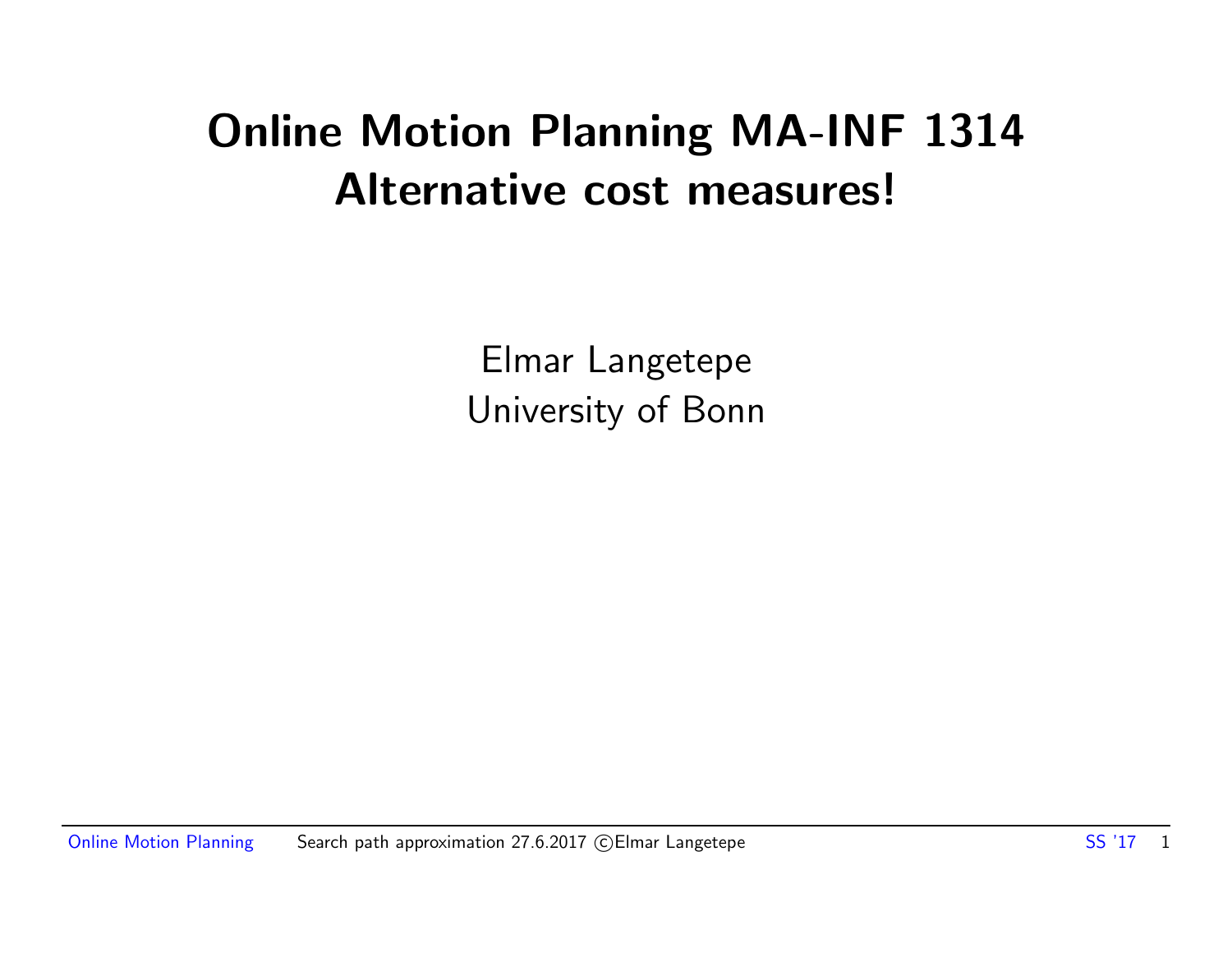# Rep.: Optimal searchpath

- We have seen:
	- Searching for a goal (polygon) in general not competitive
- Question: What is a good searchpath (for polygons)?
- Searching: Target point unknown!
- Offline-Searching: Environment is known
- Online-Searching: Environment unknown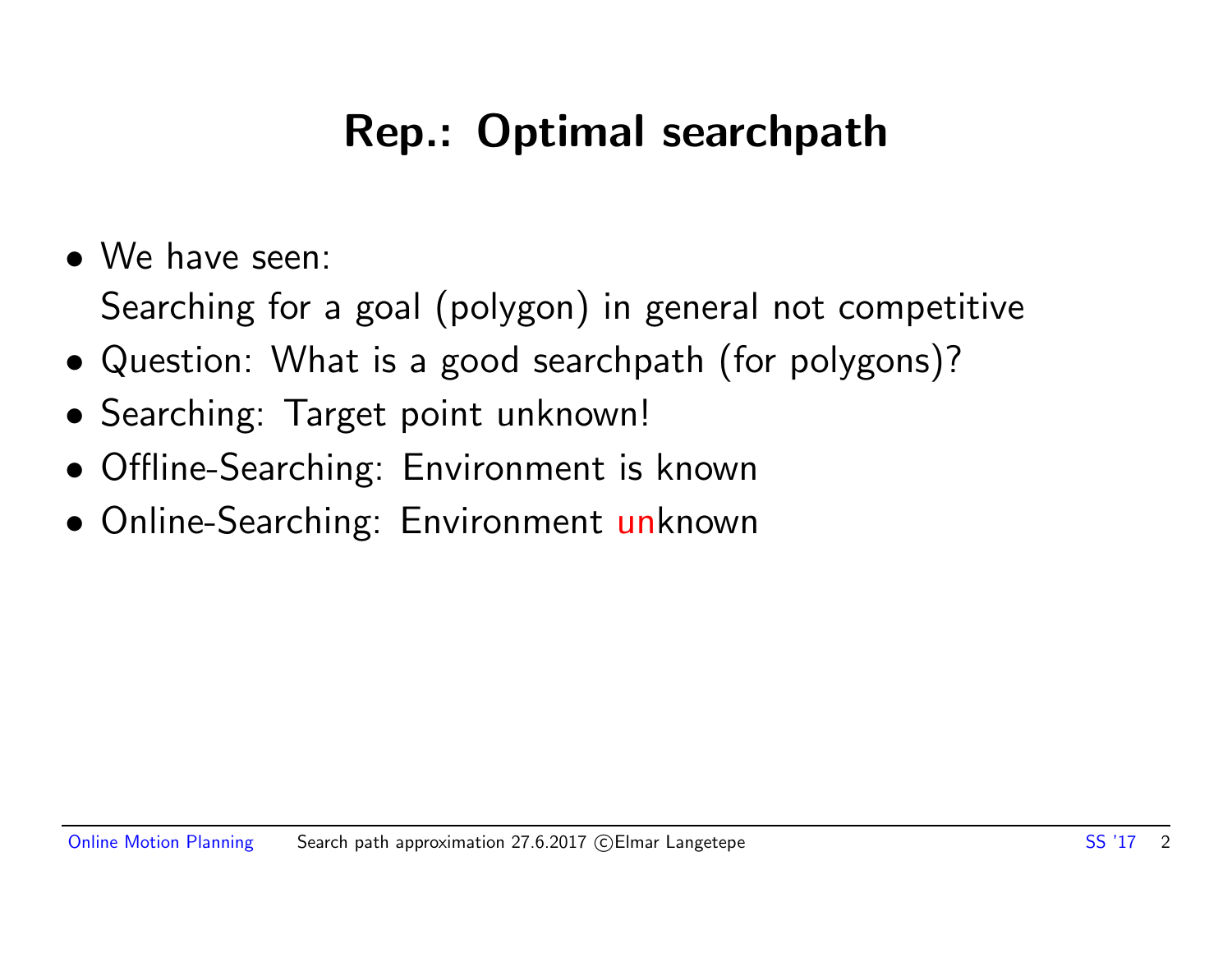### Rep.: Search ratio for polygons

 $|\pi_s^{p'}|$  $\left\vert \frac{p^{\prime }}{s}\right\vert +\left\vert p^{\prime }p\right\vert$ i i  $\pi$ : Searchpath, quality for  $\pi$ :  $\mathsf{SR}(\pi,P) = \max$ 

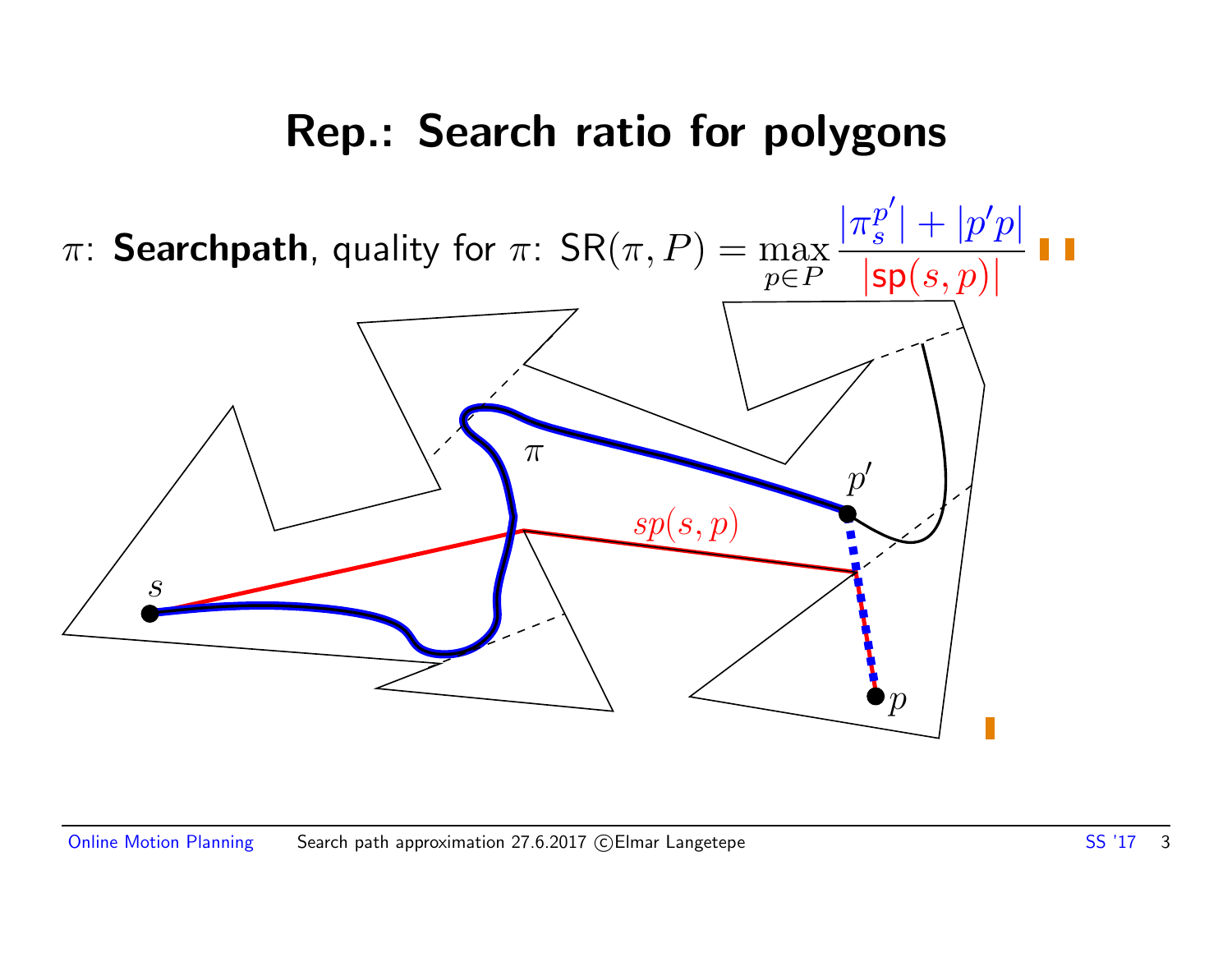## Rep.: Quality measures!

• Competitive ratio of search strategy  $A$  in polygons:

$$
C:=\sup_{P}\sup_{p\in P}\frac{|\mathcal{A}(s,p)|}{|\mathsf{sp}(s,p)|}
$$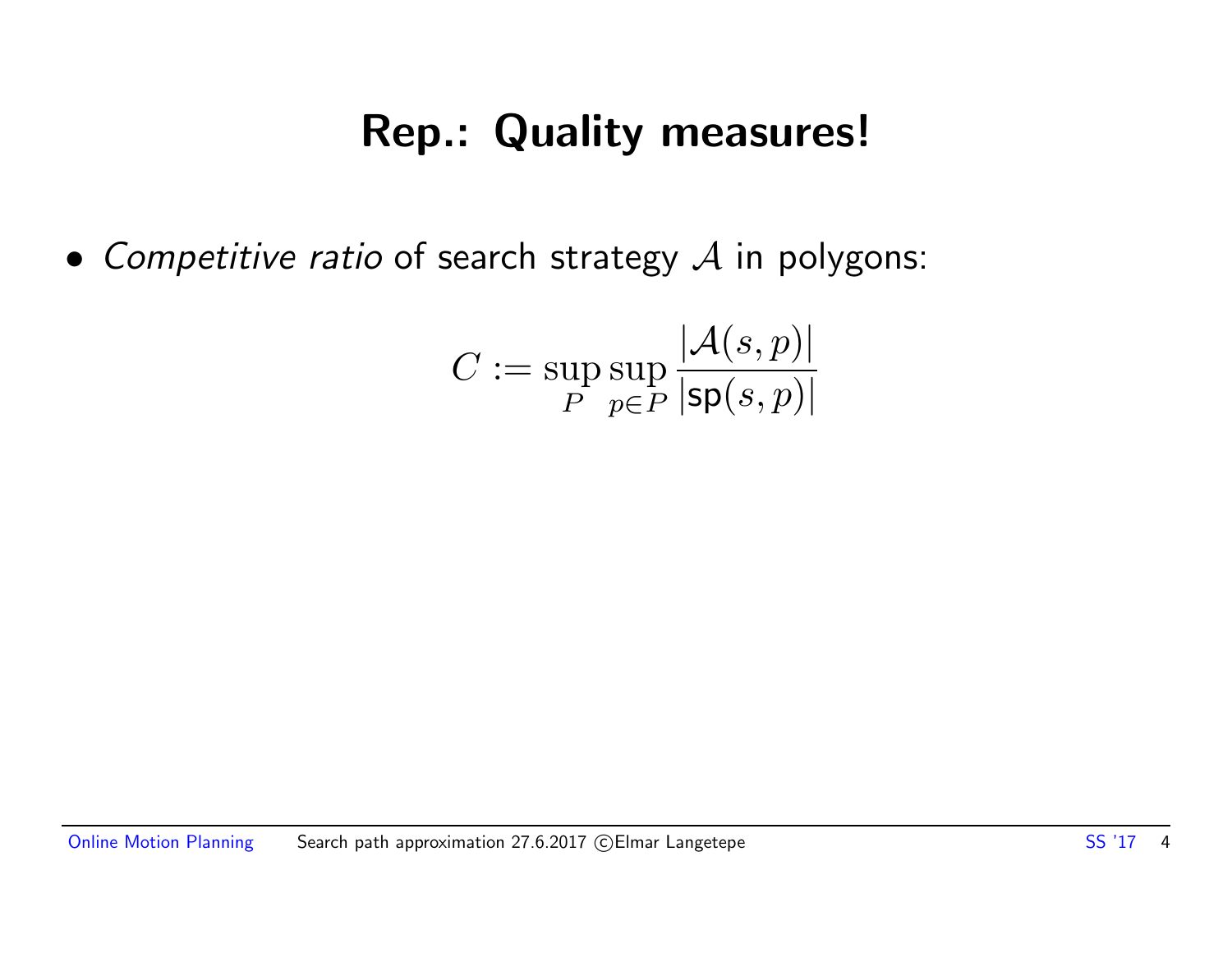### Rep.: Search ratio in general

Given: Environment  $\mathcal{E}$ , Set of goals  $\mathcal{G} \subseteq \mathcal{E}$ 

Graphs  $G = (V, E)$ : Vertices  $\mathcal{G} = V$ Geometric Search  $G = V \cup E$ (Requirement:  $\forall p \in \mathcal{E} : |\mathsf{sp}(s,p)| = |\mathsf{sp}(p,s)|$ )

Search ratio of a search strategy A for  $\mathcal{E}$ :

$$
\mathsf{SR}(\mathcal{A},\mathcal{E}):=\sup_{p\in\mathcal{G}}\frac{|\mathcal{A}(s,p)|}{|\mathsf{sp}(s,p)|}
$$

Optimal search ratio:

$$
\mathsf{SR}_{\mathsf{OPT}}(\mathcal{E}):=\inf_{\mathcal{A}}\mathsf{SR}(\mathcal{A},\mathcal{E})\blacksquare
$$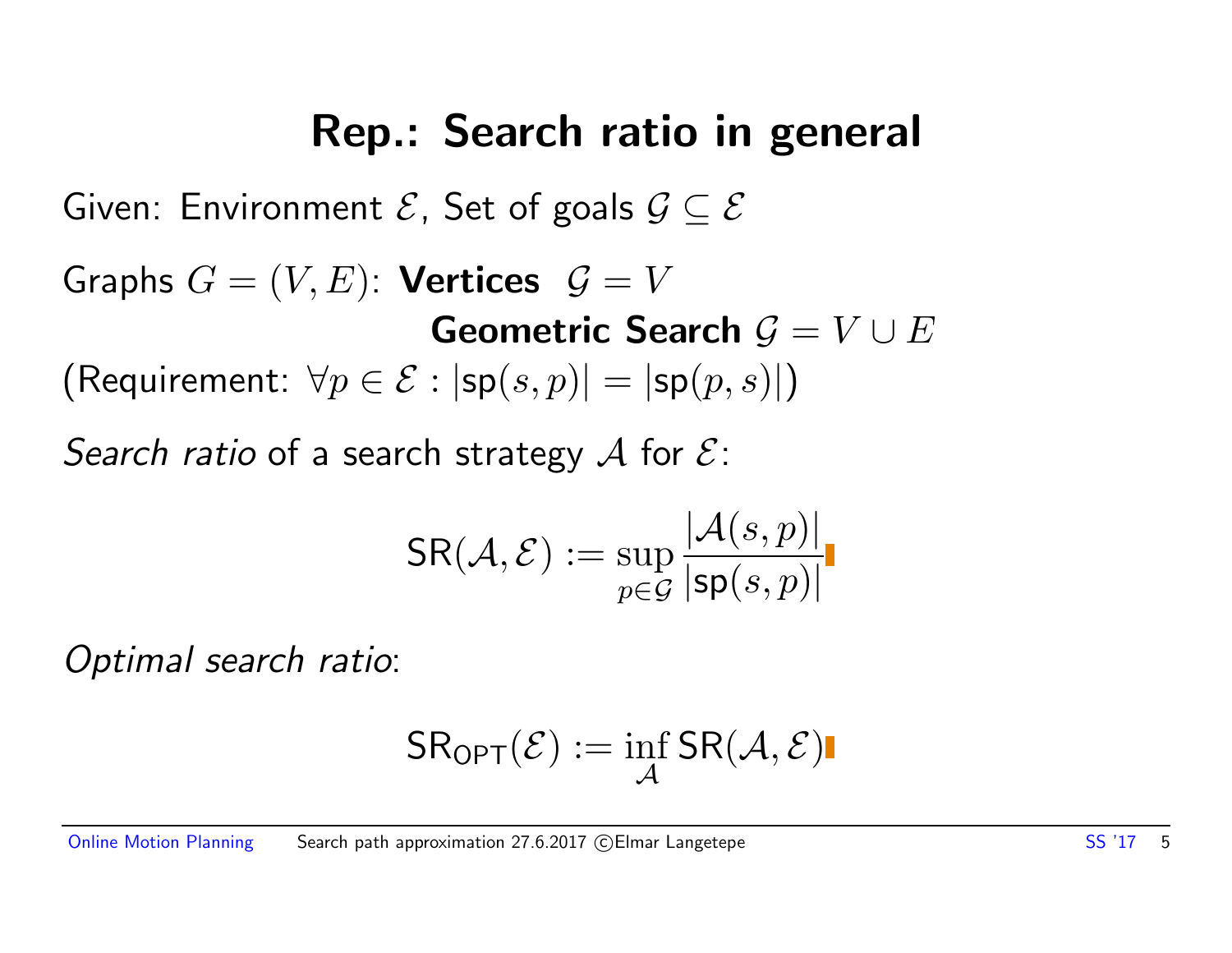# Rep.: Search ratio approximation

- Competitive ratio :  $C := \sup$  $\mathcal E$ sup p∈G  $|\mathcal{A}(s,p)|$  $|\mathsf{sp}(s,p)|$
- Search ratio:  $\mathsf{SR}(\mathcal{A}, \mathcal{E}) := \sup$ p∈G  $|\mathcal{A}(s,p)|$  $|\mathsf{sp}(s,p)|$
- $\bullet$  Optimal search ratio:  $\mathsf{SR}_{\mathsf{OPT}}(\mathcal{E}) := \inf_{\mathcal{A}}$  $\mathcal{A}$  $\mathsf{SR}(\mathcal{A}, \mathcal{E})$
- Approximation: A search-competitiv

$$
C_s := \sup_{\mathcal{E}} \frac{\mathsf{SR}(\mathcal{A}, \mathcal{E})}{\mathsf{SR_{OPT}}(\mathcal{E})}
$$

• Comparison not against SP, but against best possible SR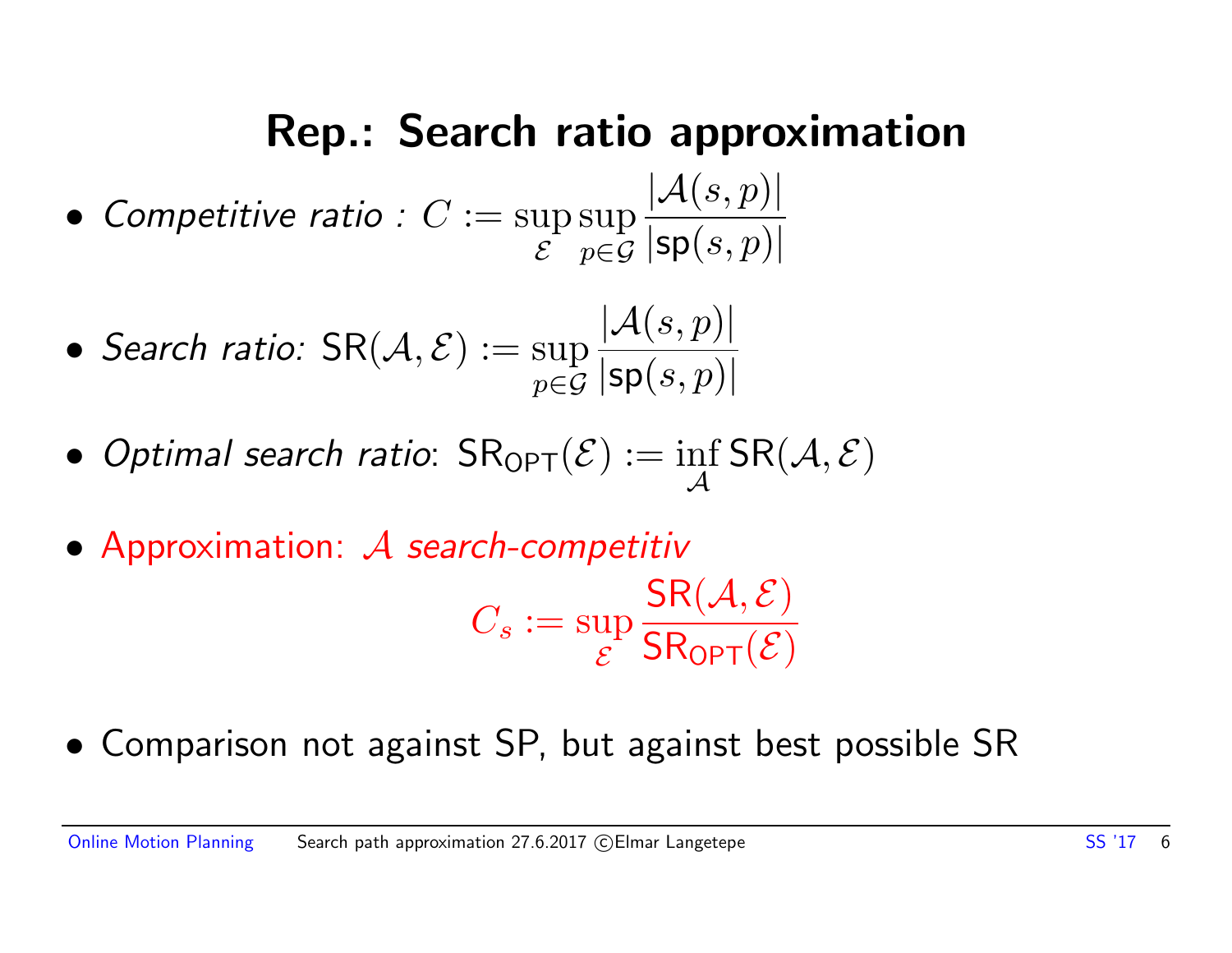# Rep.: Depth-restricted exploration

**Def.** Exploration-Strategy Expl for  $\mathcal E$  is called **depth-restrictable**, if we can derive a strategy  $\text{Expl}\left(d\right)$  such that:

- $\text{Expl}\left(d\right)$  explores  $\mathcal E$  up to depth  $d\geq 1$
- $\bullet$  return to s after the exploration
- Expl(d) is C-competitiv, i.e., $\exists C \geq 1 : \forall \mathcal{E}$ :

 $|\text{Expl}(d)| \leq C \cdot |\text{Expl}_{\text{OPT}}(d)|$ .

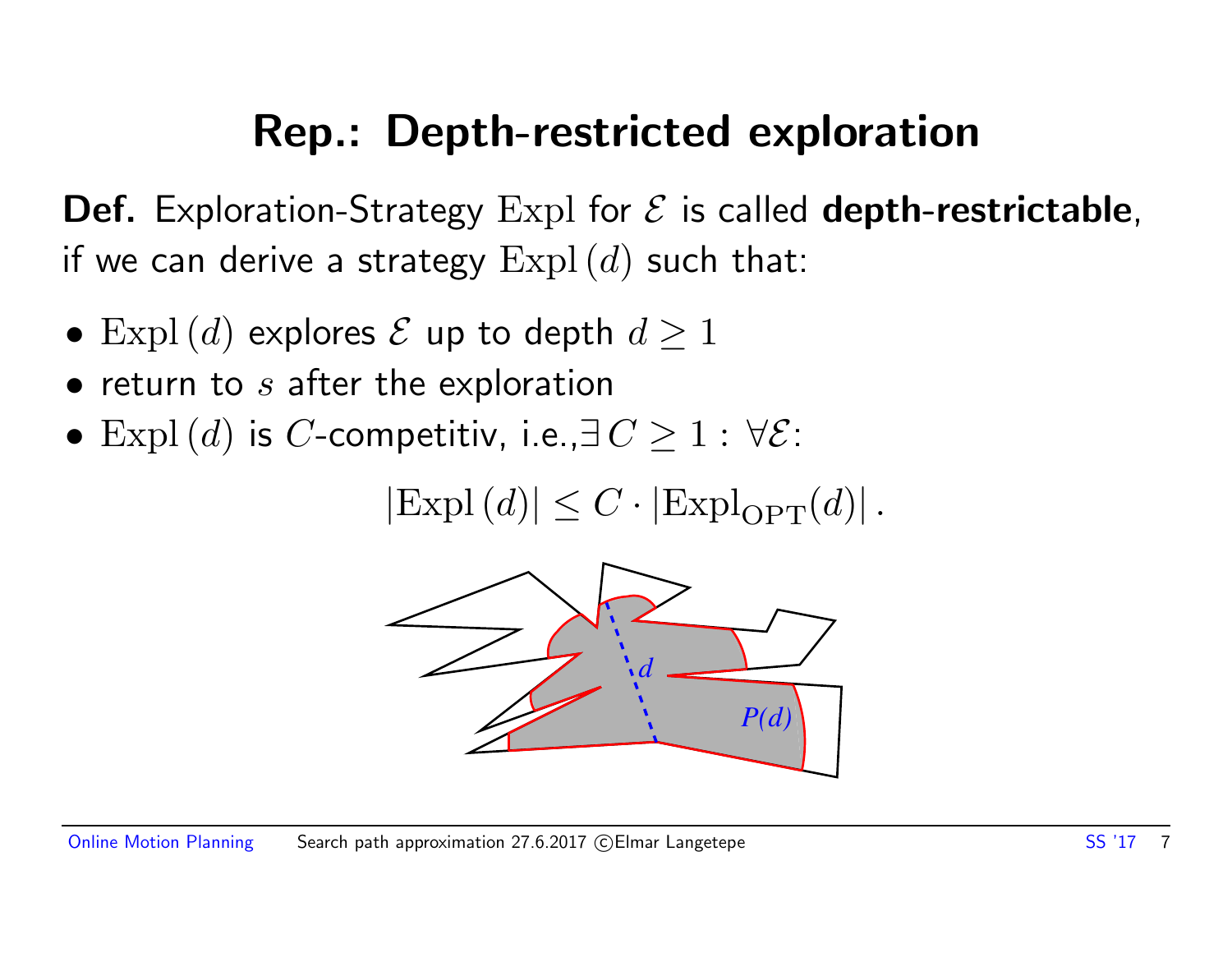# Rep.: Searchpath approximation

#### Algorithm

 $\bullet\,$  Explore  ${\mathcal E}$  by increasing depth:  ${\rm Expl \,}(2^i)$  für  $i=1,2,\ldots$ 

#### Lemma:

- Roboter without vision system
- $\bullet$  Environment  $\mathcal E$
- $\mathrm{Expl}_{\mathrm{ONL}}$ : C-competitive, depth-restrictable, online exploration strategy for  $\mathcal E$ (d. h.  $|\text{Exp}(d)| \leq C \cdot |\text{Exp}|_{\text{OPT}}(d)|$ )
- $\Rightarrow$  Algorithm gives 4C-Approximation of optimal search path!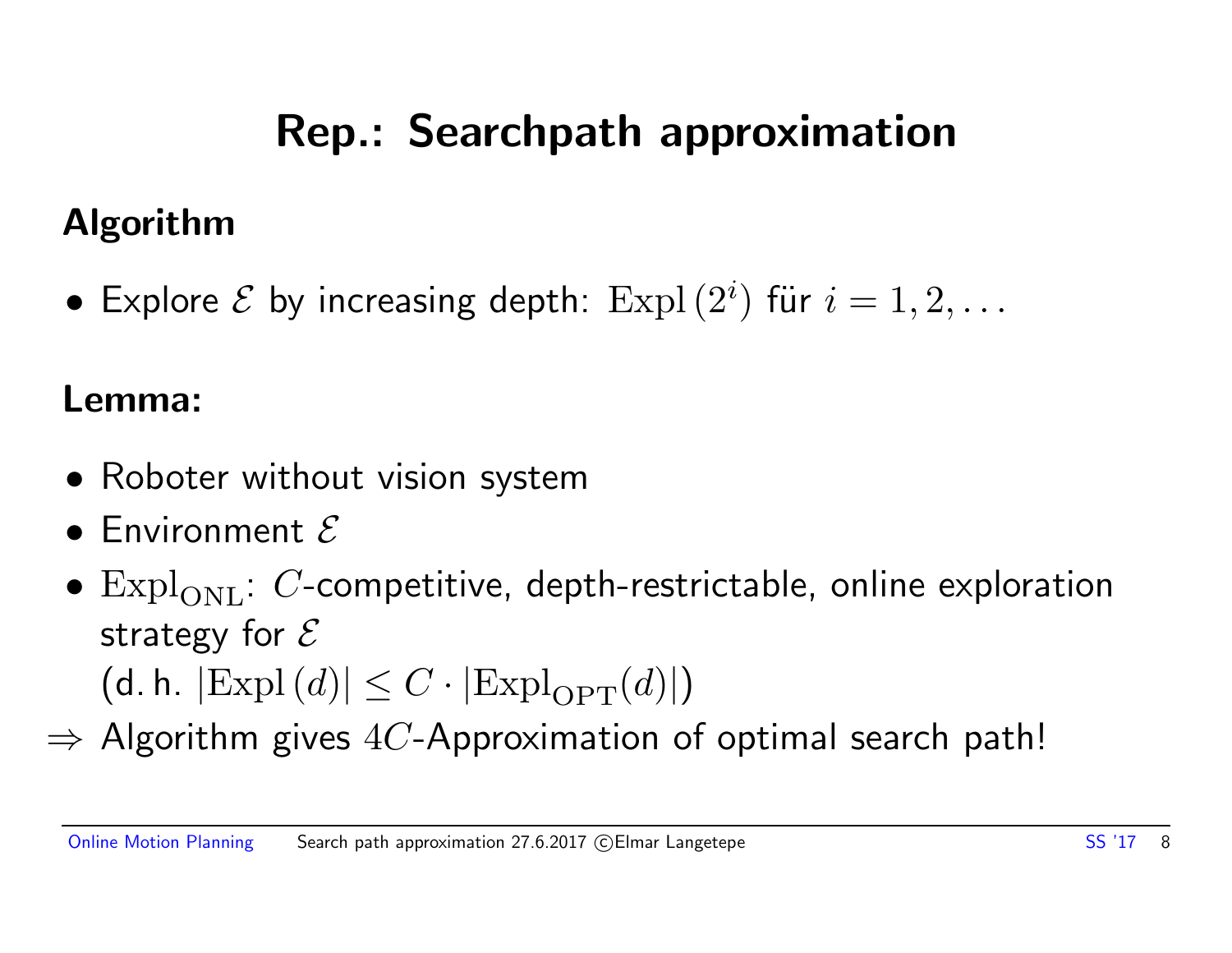#### Rep.: Searchpath approximation proof

<span id="page-8-0"></span>
$$
|\Pi_{\text{Expl}_{\text{opt}}(d)}| \le d \cdot (\mathsf{SR}(\Pi_{\text{opt}}) + 1)
$$
 (1)

$$
\begin{array}{lll} \displaystyle{ \textsf{SR}(\Pi)} & \leq & \displaystyle{ \frac{\sum\limits_{i=1}^{j+1}|\Pi_{\text{Expl}(2^{i})}|}{2^{j}+\varepsilon} } \\ & \leq & \frac{C}{2^{j}} \sum\limits_{i=1}^{j+1}|\Pi_{\text{Expl}_{\text{opt}}(2^{i})}| & \leq & \frac{C}{2^{j}} \sum\limits_{i=1}^{j+1} 2^{i} \cdot (\textsf{SR}(\Pi_{\text{opt}})+1) \\ & \leq & C \cdot \left( \frac{2^{j+2}-1}{2^{j}} \right) \cdot (\textsf{SR}(\Pi_{\text{opt}})+1) \leq 4C \cdot (\textsf{SR}(\Pi_{\text{opt}})+1) \end{array}
$$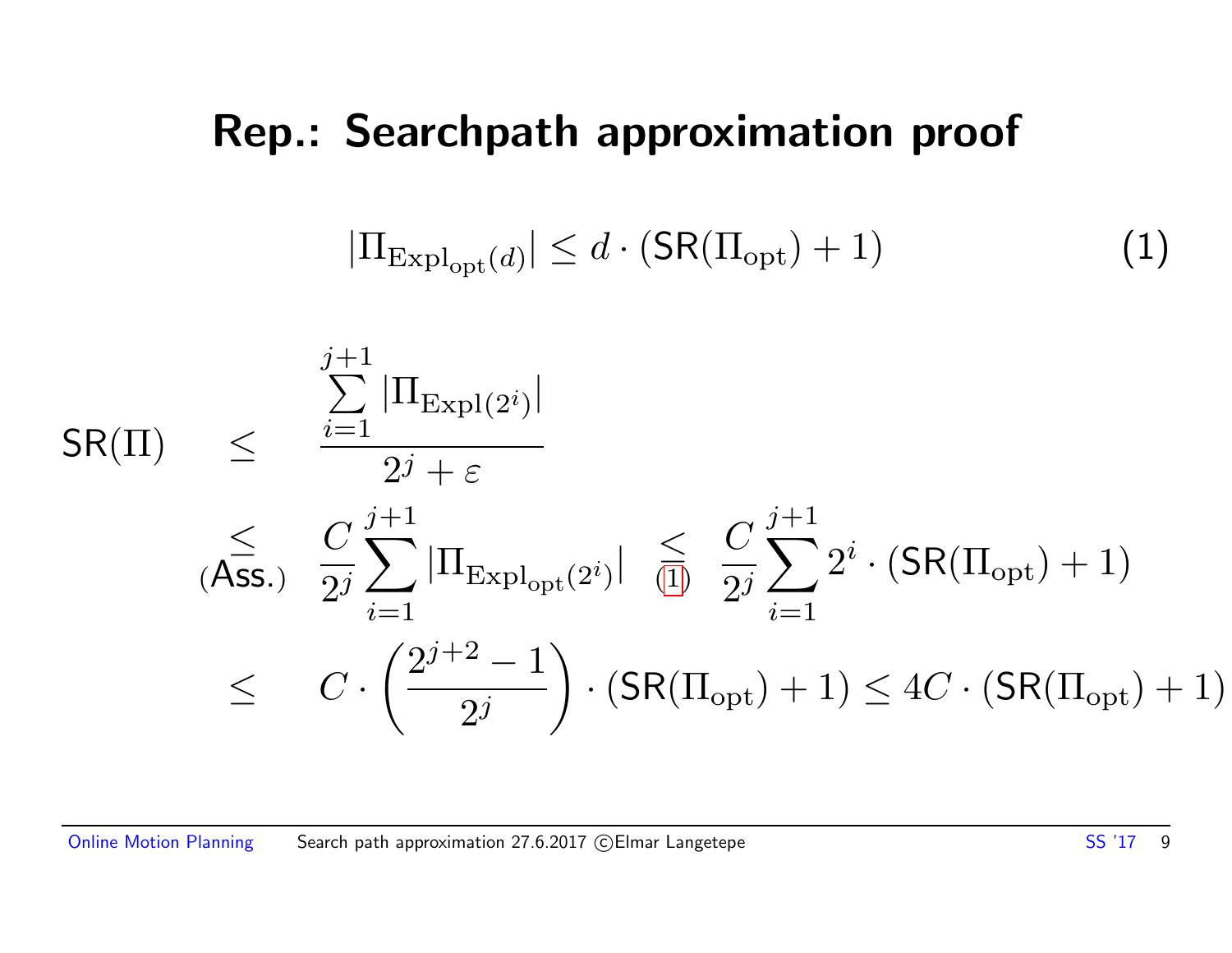# Rep.: Applications

- $\Rightarrow$  Searchpath approximation of factor 4
	- Graphs: Online and Offline! CFS  $(C = 4 + \frac{8}{\alpha})$  depth-restrictable!!
	- But: Factor depends on rope length  $(1 + \alpha)r$  by depth  $r$
	- CFS sometimes explores more than d (precisely  $(1 + \alpha)d$ )
- $\Rightarrow$  Expl(d) not comparable to Expl<sub>OPT</sub>(d)
	- Workaround: Compare  $\mathrm{Expl}(d)$  with  $\mathrm{Expl}_{\mathrm{OPT}}(\beta \cdot d)$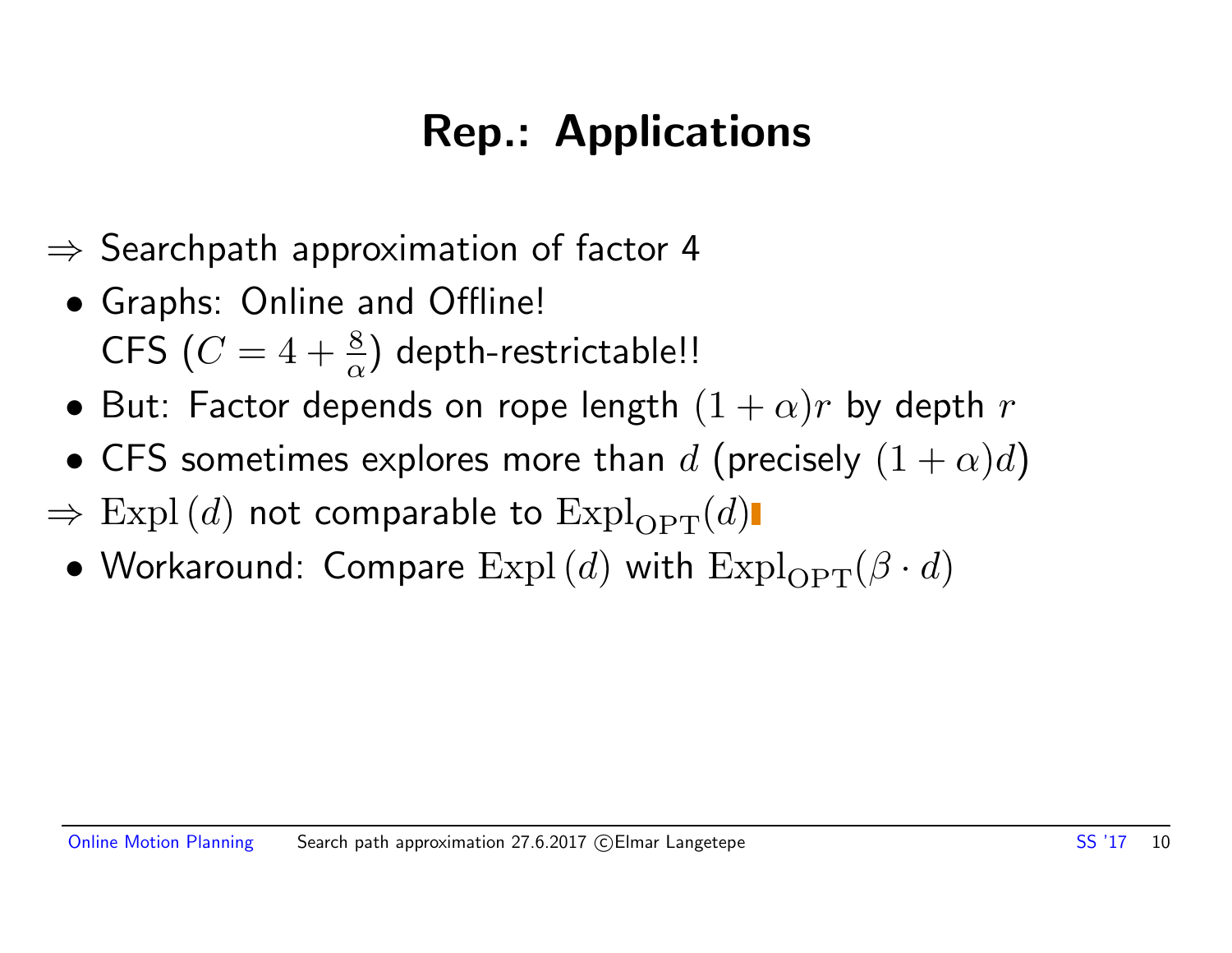# β-depth restricted exploration

**Def.** Exploration strategy Expl for  $\mathcal E$  is denoted as  $\beta$ -depth restrictable, if we can derive a strategy  $\text{Expl}(d)$  such that:

- Expl(d) explores  $\mathcal E$  only up to depth  $d\geq 1$
- $\bullet$  returns to the start s
- Expl(d) is  $C_\beta$ -competitiv, i.e.,  $\exists C_\beta \geq 1, \beta > 0$ :  $\forall \mathcal{E}$ :

 $|\text{Expl}(d)| \leq C_{\beta} \cdot |\text{Expl}_{\text{OPT}}(\beta \cdot d)|$ .

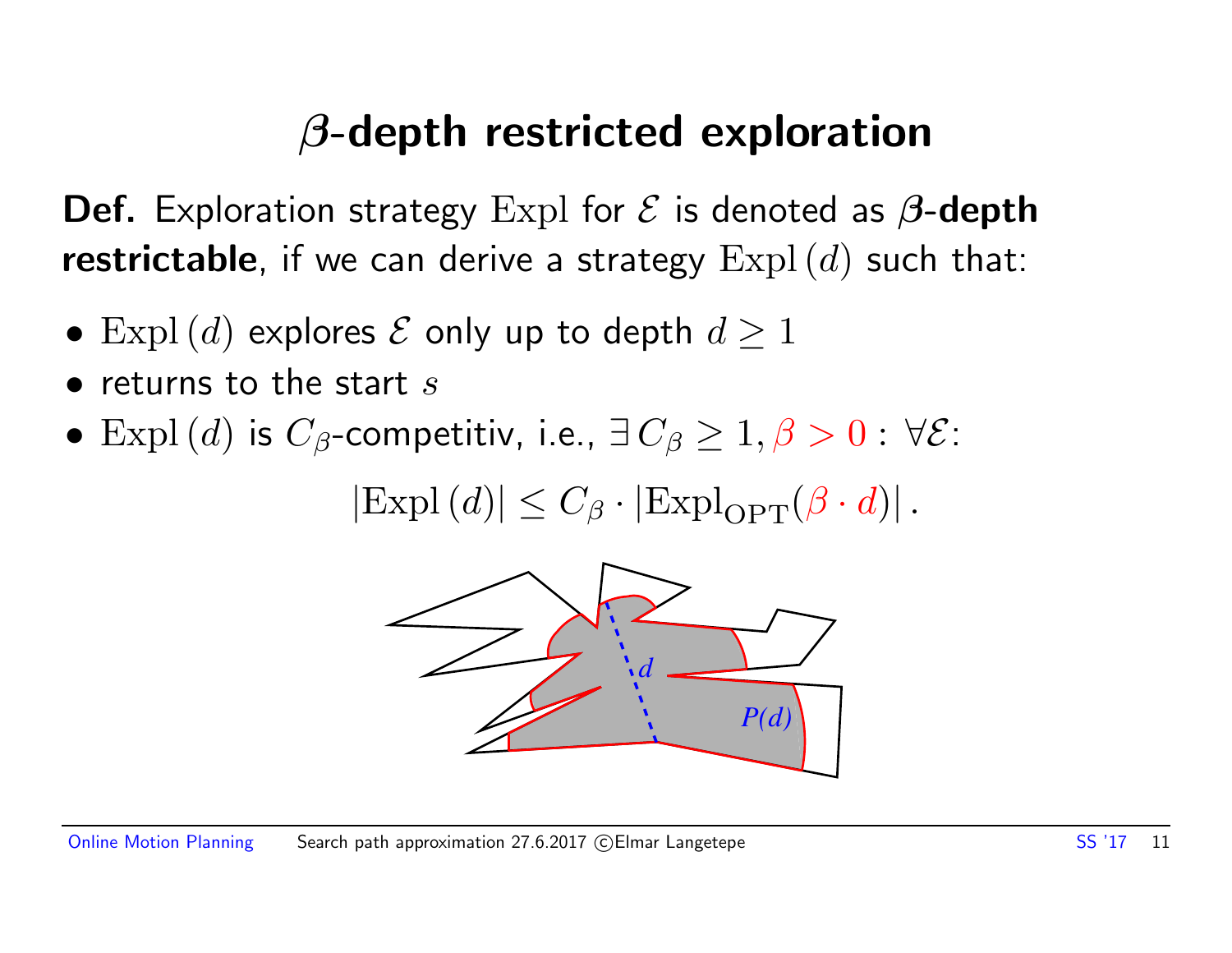# Searchpath approximation

#### Theorem:

- Agent without vision
- $\bullet$  Environment  $\mathcal E$
- Expl:  $C_{\beta}$ -competitive,  $\beta$ -depth restrictable, online exploration strategy for  $\mathcal{E}$ , (i.e.,  $|\text{Expl}(d)| \leq C_{\beta} \cdot |\text{Expl}_{\text{OPT}}(\beta \cdot d)|$ )
- $\Rightarrow$  Algorithm (exploration/double depth) gives a  $4\beta C_{\beta}$ -approximation of the optimal searchpath

Corollary: Unknown graphs, Algorithm with CFS is  $4(1+\alpha)(4+\frac{8}{\alpha})$ -approximation of optimal searchpath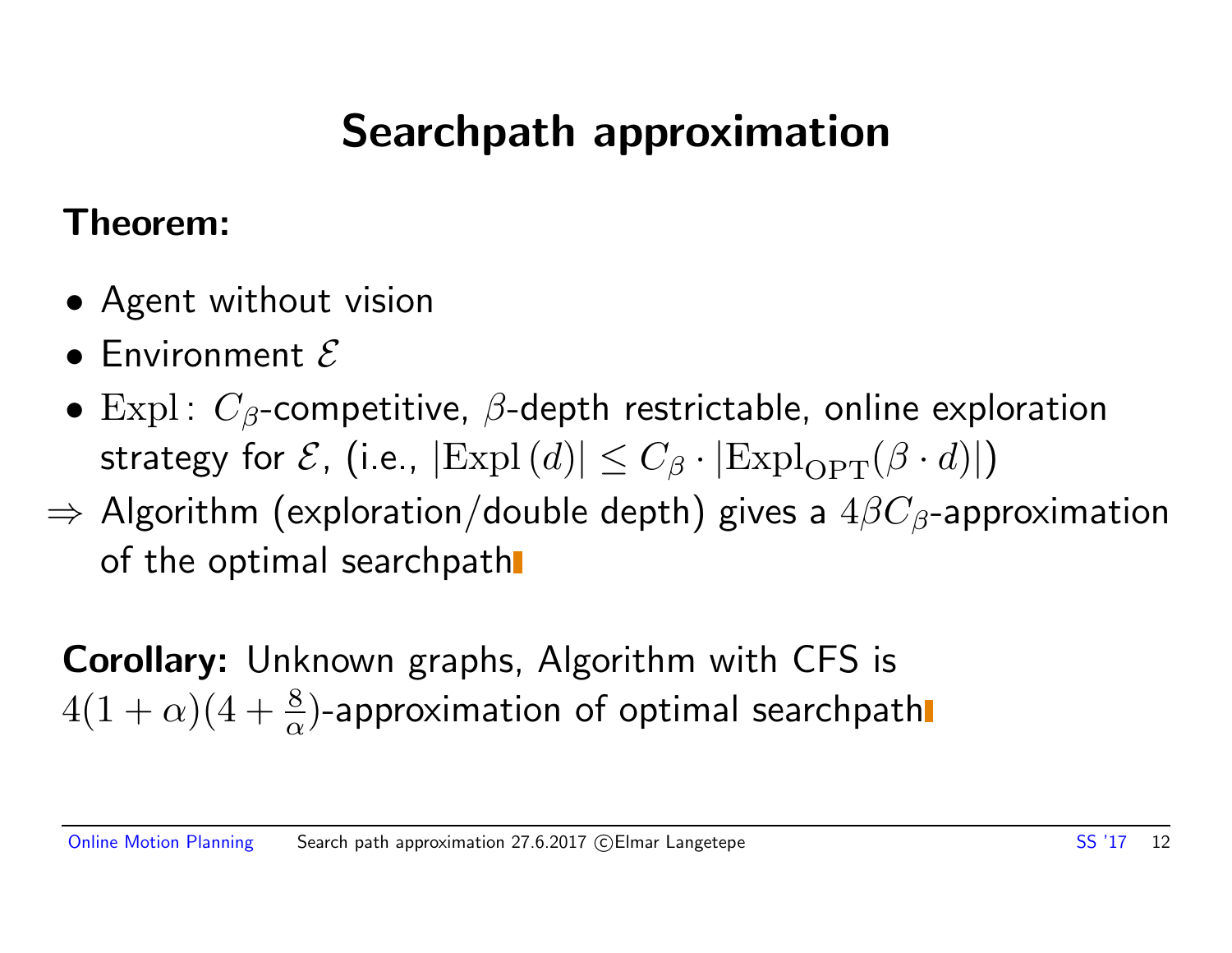### Searchpath Approximation Proof

<span id="page-12-0"></span>
$$
|\Pi_{\text{Expl}_{\text{opt}}(d)}| \le d \cdot (\mathsf{SR}(\Pi_{\text{opt}}) + 1)
$$
 (2)

$$
\begin{split} \mathsf{SR}(\Pi) &\leq \frac{\sum\limits_{i=1}^{j+1}|\Pi_{\mathrm{Expl}(2^i)}|}{2^j+\varepsilon} \\ &\leq \frac{C_\beta}{2^j}\sum\limits_{i=1}^{j+1}|\Pi_{\mathrm{Expl}_{\mathrm{opt}}(\beta 2^i)}| \leq \frac{C_\beta}{2^j}\sum\limits_{i=1}^{j+1}\beta 2^i \cdot (\mathsf{SR}(\Pi_{\mathrm{opt}})+1) \\ &\leq C_\beta\beta \cdot \left(\frac{2^{j+2}-1}{2^j}\right) \cdot (\mathsf{SR}(\Pi_{\mathrm{opt}})+1) \leq 4\beta C_\beta \cdot (\mathsf{SR}(\Pi_{\mathrm{opt}})+1) \end{split}
$$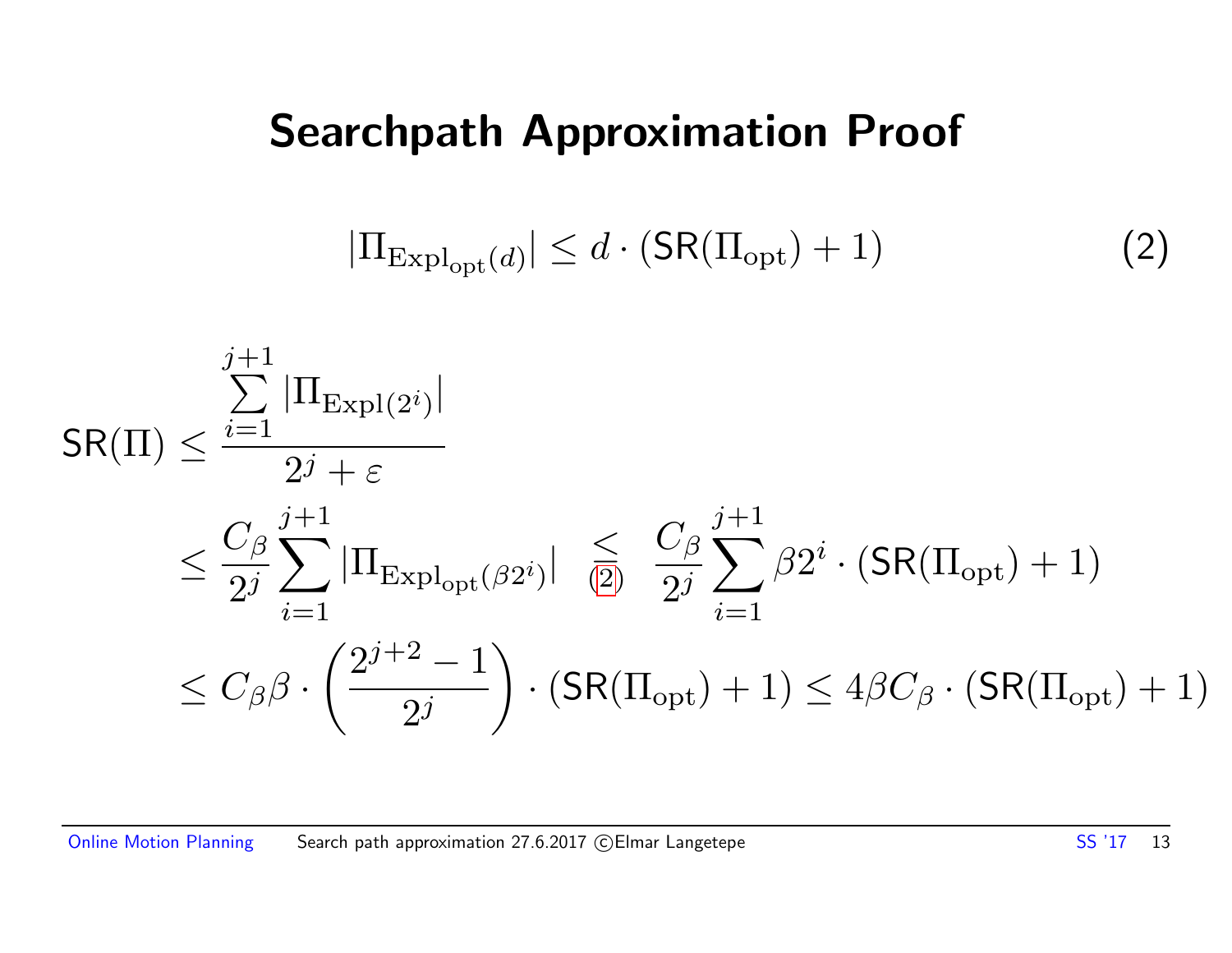### Non approximation results: Theorem

No constant approximation of the search ratio!

- 1. Planar graph  $G = (V, E)$  multiple edges, goal set V.
- 2. General graph  $G = (V, E)$  goal set V.
- 3. Directed graph  $G = (V, E)$  goal set E and V.

Counter examples, lower bound! Blackboard!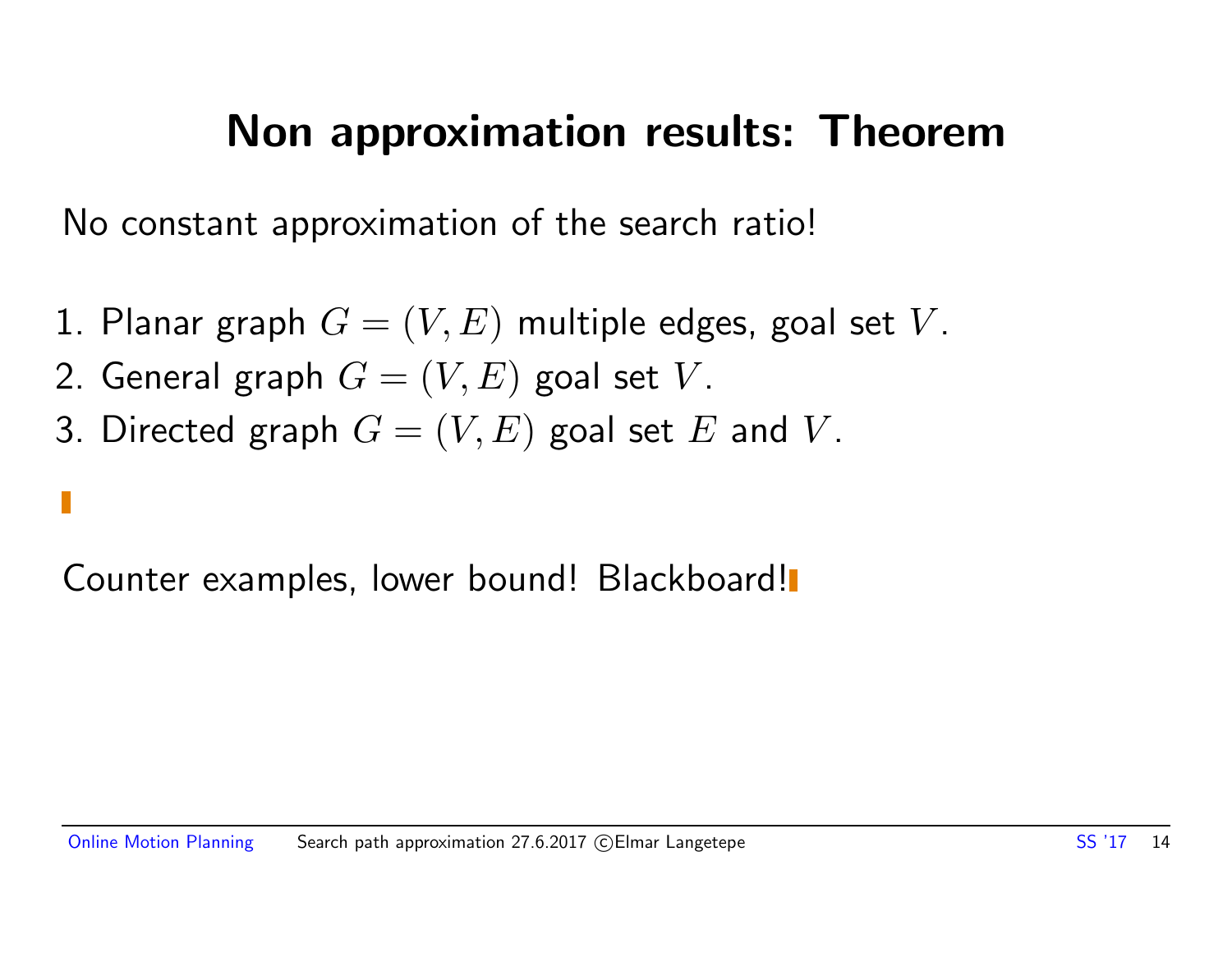# Searching with vision!

Problem: Return path from  $\text{last}(d)$  to s has length  $\leq d$ , might be false! But:  $\mathsf{sp}(\operatorname{last}(d),s) \le |\pi_{\text{OPT} s}^{\operatorname{last}(d)}|$ 

Robot still has to move to  $t\mathbf{I}$ 

#### Theorem:

- Roboter with vision
- $\bullet$  Environment  $\mathcal E$
- Expl:  $C_{\beta}$ -competitive,  $\beta$ -depth restrictable, Online Explorationstrategy for  $\mathcal E$ (i.e.  $|\text{Expl}(d)| \leq C_\beta \cdot |\text{Expl}_{\text{OPT}}(\beta \cdot d)|$ )
- $\Rightarrow$  Algorithm gives  $8\beta C_{\beta}$ -Approximation of optimal search ratio.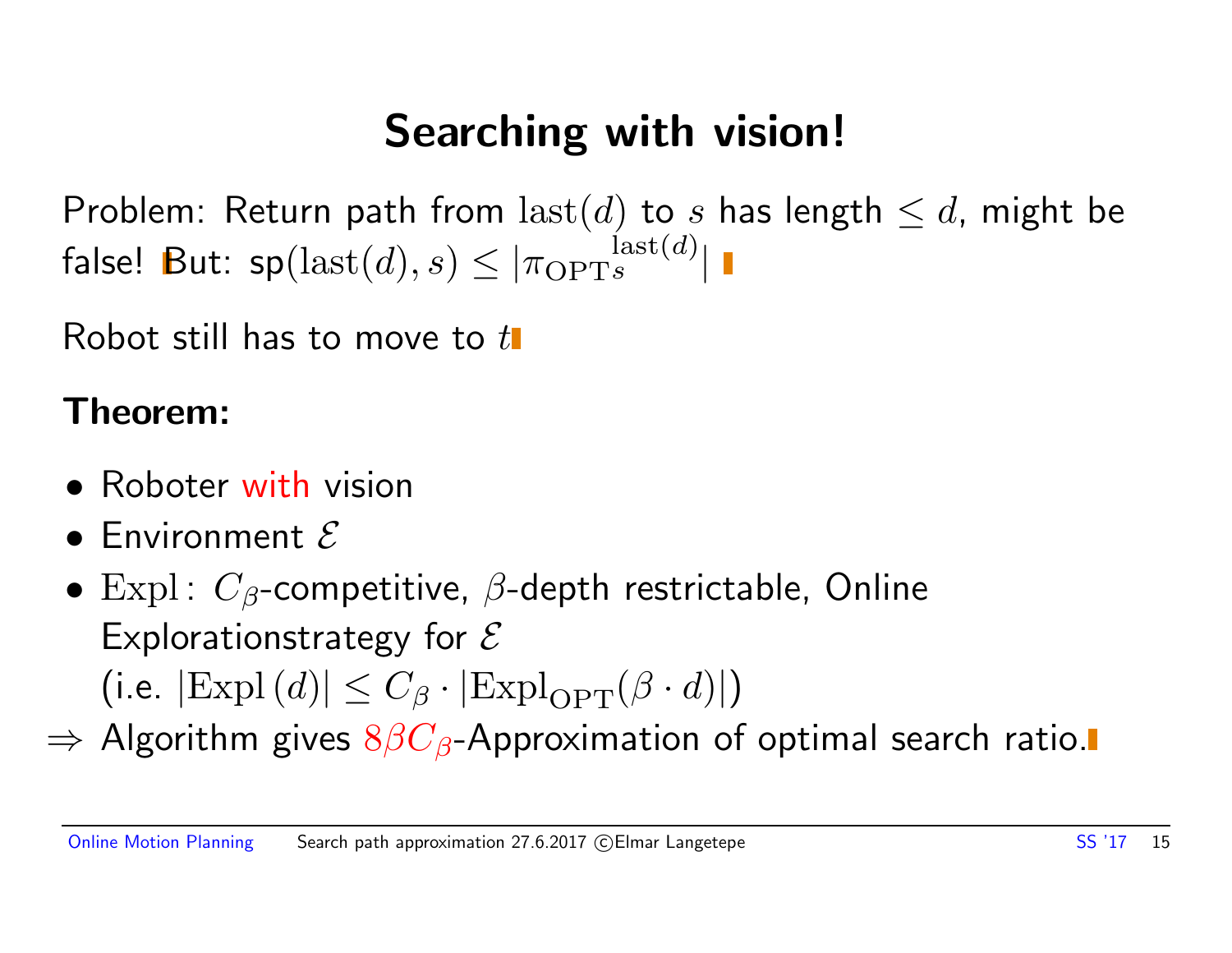#### Proof of the Theorem

$$
\mathsf{SR}(\Pi_{\mathrm{opt}}) \geq \frac{|\pi_{\mathrm{OPT}^s}^{\mathrm{last}(d)}|}{d} \geq \frac{|\Pi_{\mathrm{Expl}_{\mathrm{opt}}(d)}|}{2d} \Leftrightarrow |\Pi_{\mathrm{Expl}_{\mathrm{opt}}(d)}| \leq 2d\cdot \mathsf{SR}(\Pi_{\mathrm{opt}})
$$

#### Ratio against search path:

$$
\frac{\sum_{i=1}^{j+1} |\Pi_{\text{Expl}_{\text{onl}}(2^i)}|}{2^j} \leq C_{\beta} \cdot \frac{\sum_{i=1}^{j+1} |\Pi_{\text{Expl}_{\text{opt}}(\beta 2^i)}|}{2^j} \leq 2C_{\beta} \cdot \frac{\sum_{i=1}^{j+1} \beta 2^i \text{SR}(\Pi_{\text{opt}})}{2^j}
$$
\n
$$
\leq 8\beta C_{\beta} \cdot \text{SR}(\Pi_{\text{opt}}).
$$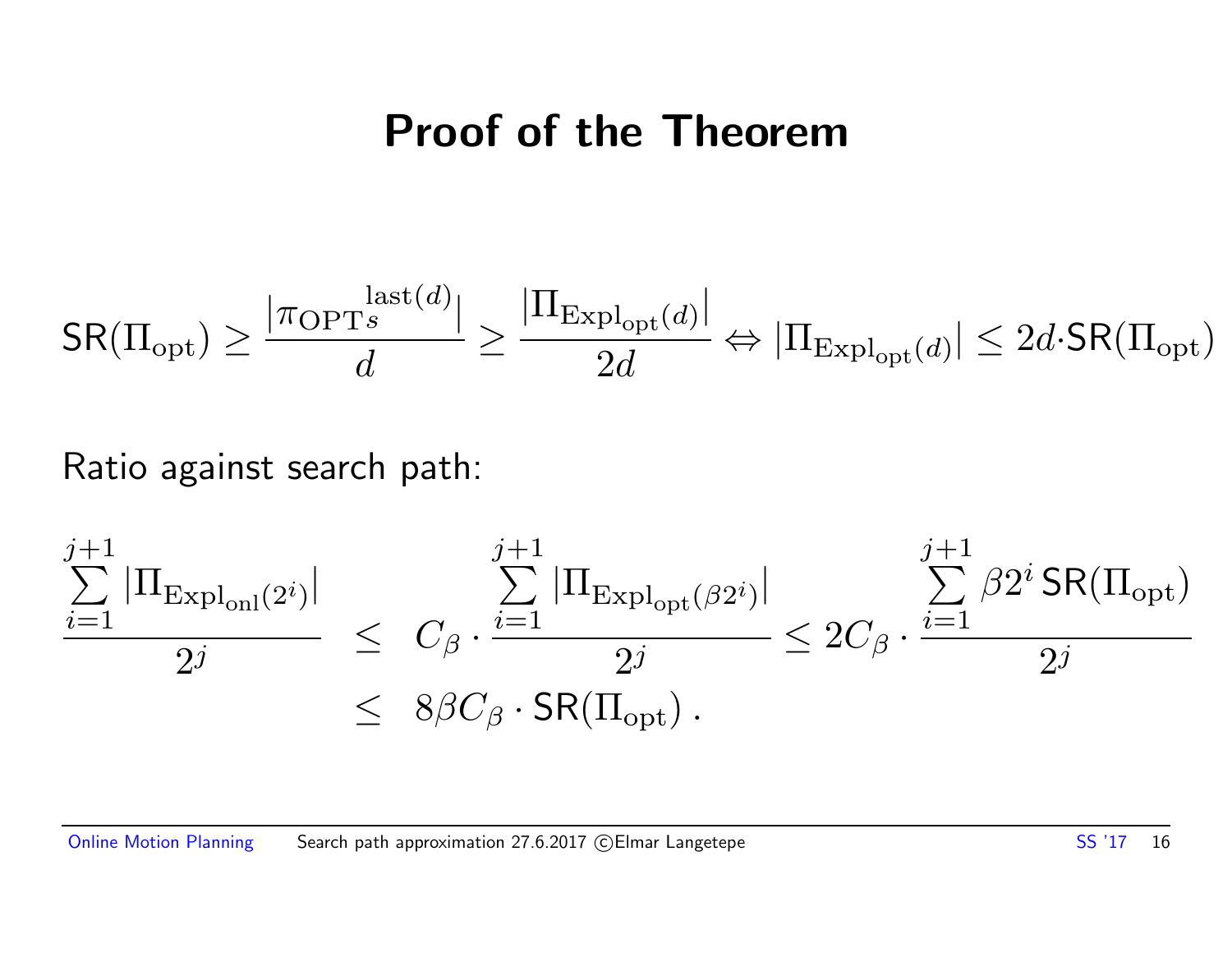# Outlook: Applications!

- Simple polygon, Offline: SWR  $(C_\beta = 1 = \beta)$  $\Rightarrow$  8-Approximation
- $\bullet$  Rectilinear Polygons, Online: Greedy-Online ( $C_\beta=$ √  $(2,\beta=1)$  $\Rightarrow 8\sqrt{2}$ -Approximation √
- Simple Polygons, Online: PolyExplore  $(C_\beta = 26, \beta = 1)$  $\Rightarrow$  212-Approximation

Exploration!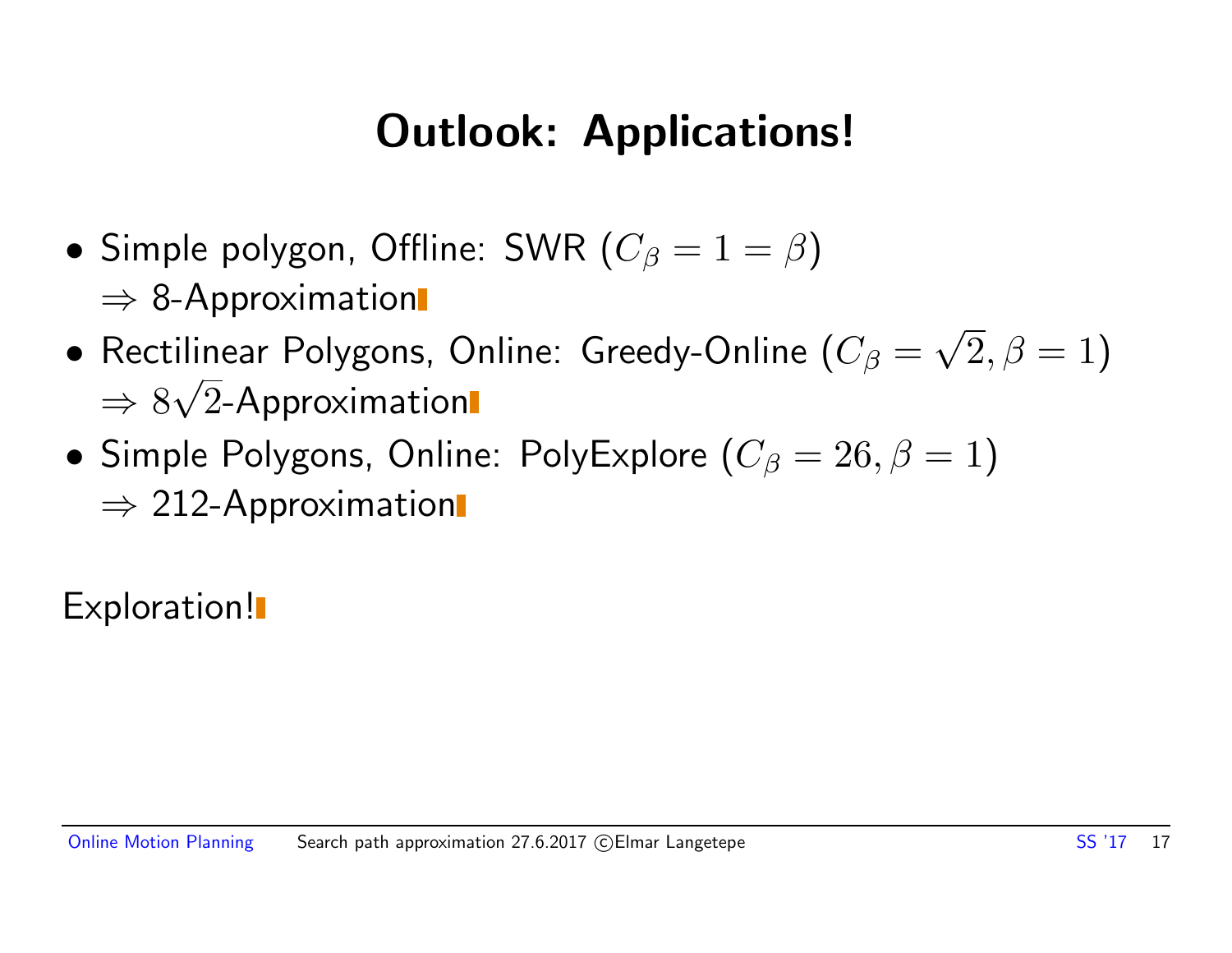# Simple Polygon Offline

- Optimal exploration tour
- Agent with vision, start point  $s$ , boundary
- Polygon is fully known
- Depth restriction
- **First: General approach. Then: Depth restriction!**

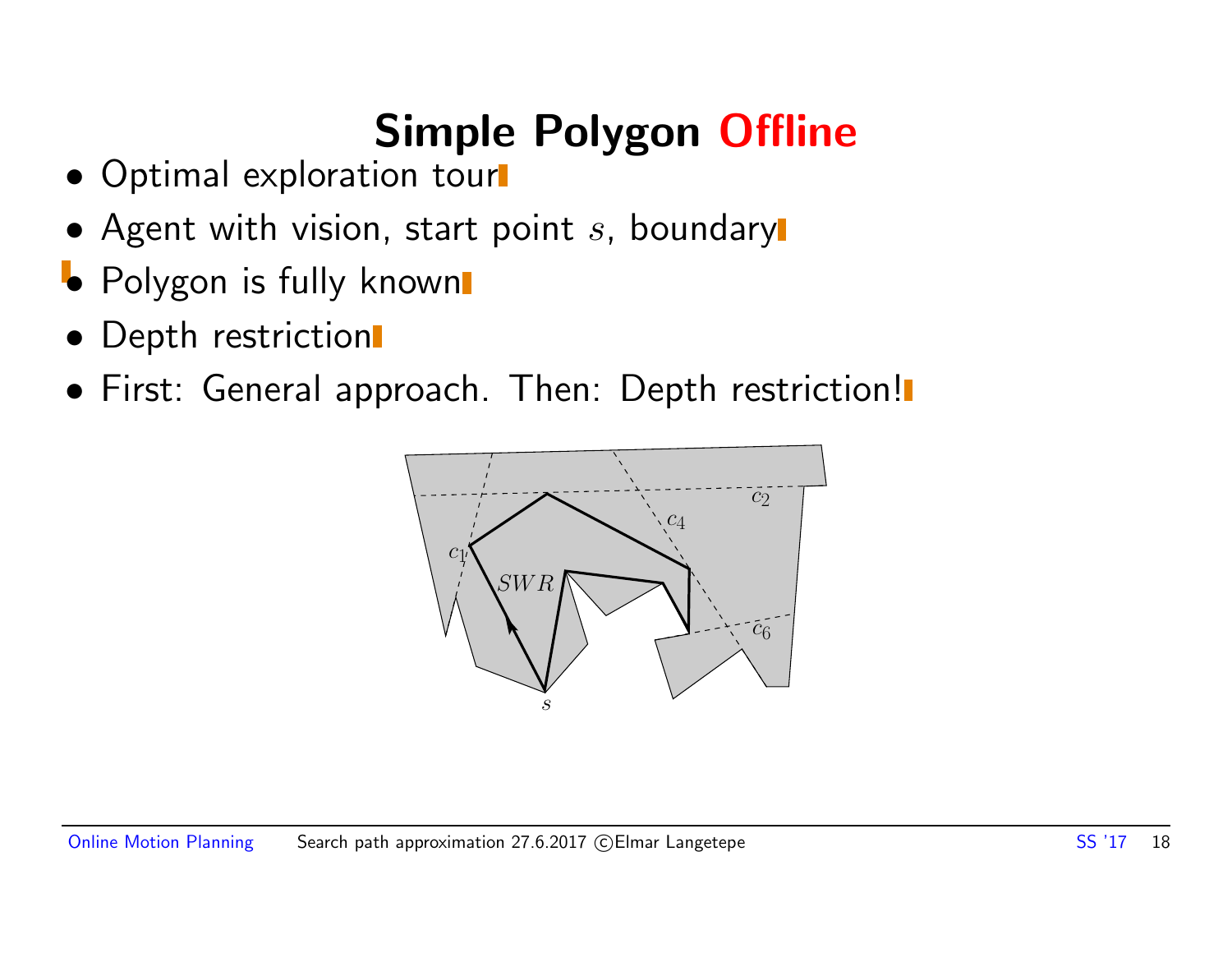# Simple polygon SWR Offline

- Standard approach (a bit simpler)
- Monotone polygons: Monoton w.r.t l
- Rectilinear polygons
- Rectilinear and monotone polygons: SWR in  $O(n)$   $\blacksquare$

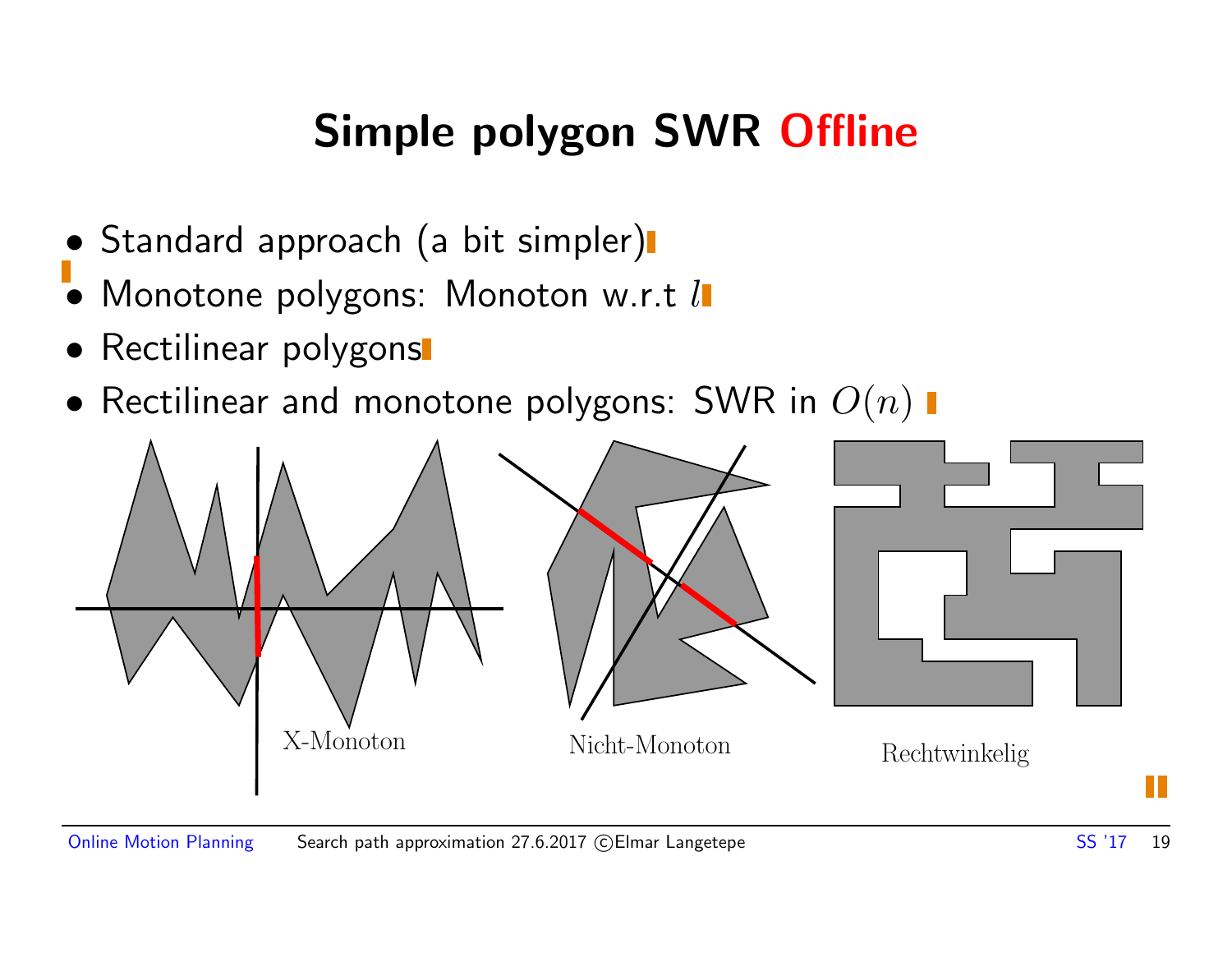# In general: Important segments? Def.

- a) (Cuts) Extension of reflex vertex
- b) Necessary cuts  $(w.r.t. s)$
- c) Dominance-Relationsship  $P_{c_i} \subseteq P_{c_j}$
- d) Essential cuts
- e) Order of the essential cuts

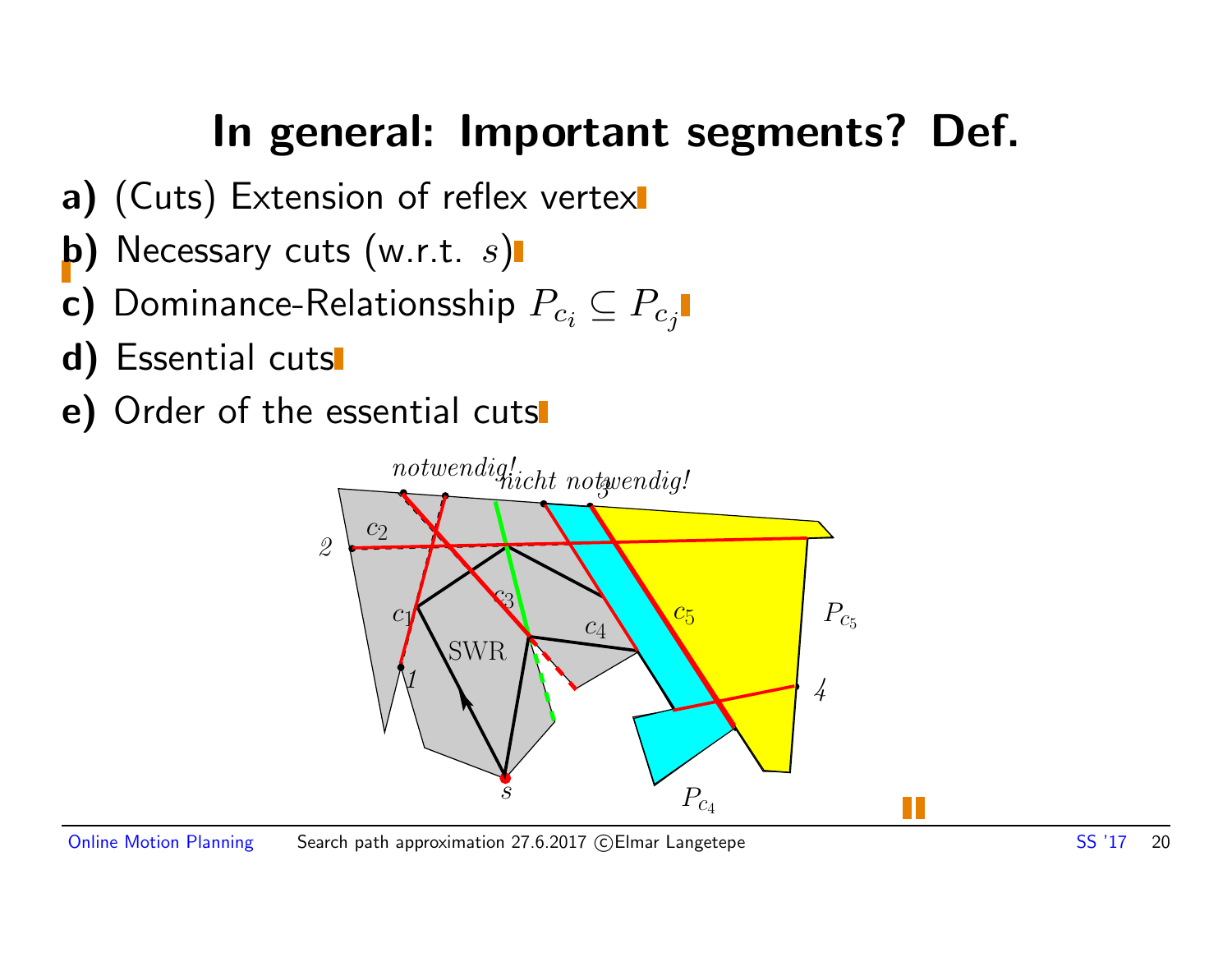# Order along the boundary Lem.

- Rectilinear polygon
- Essential cuts intersect at most once
- SWR visits cuts by order around boundary
- **Contradiction! Shortcut!**
- $\bullet$   $O(n)$  Algorithm!!



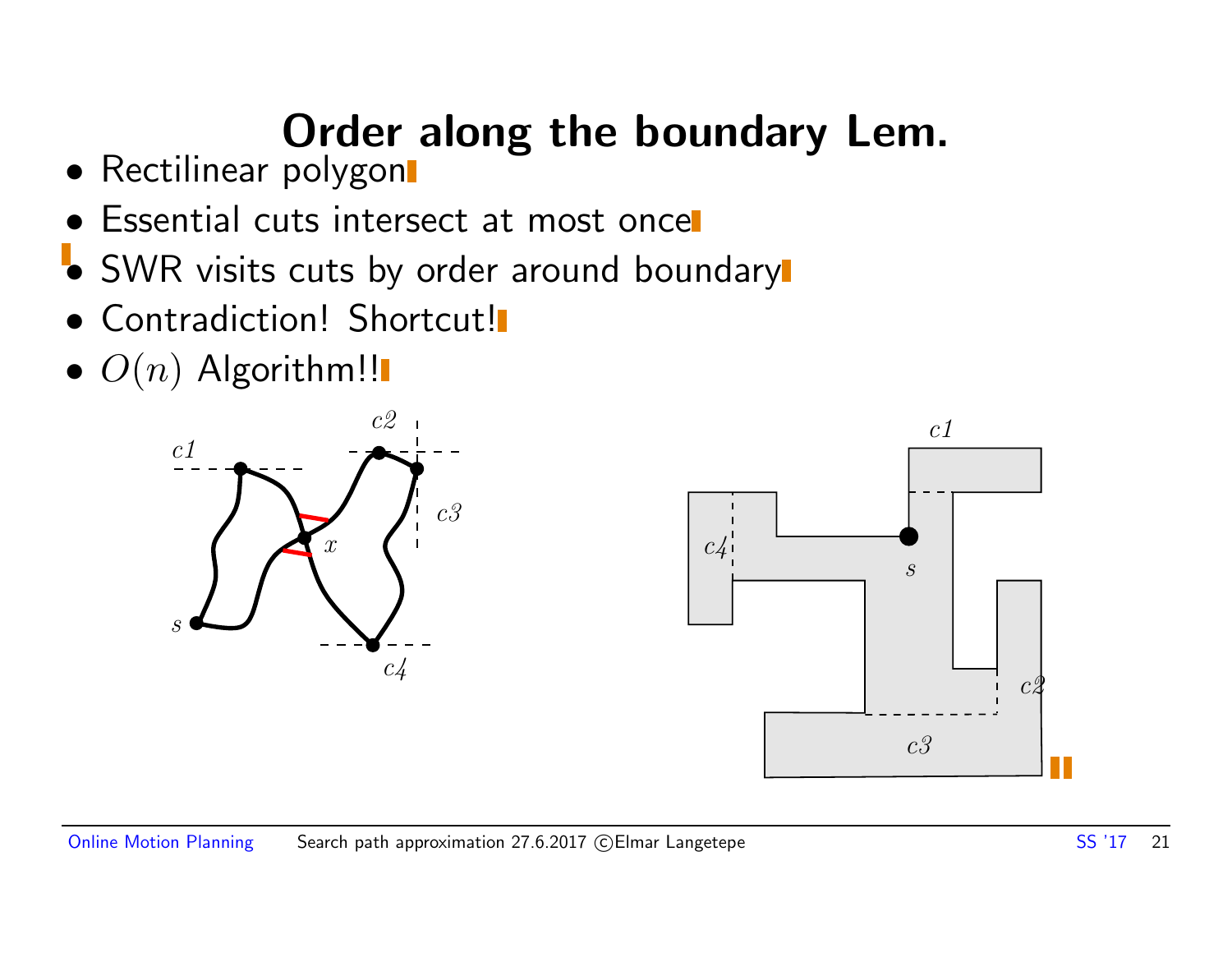

П